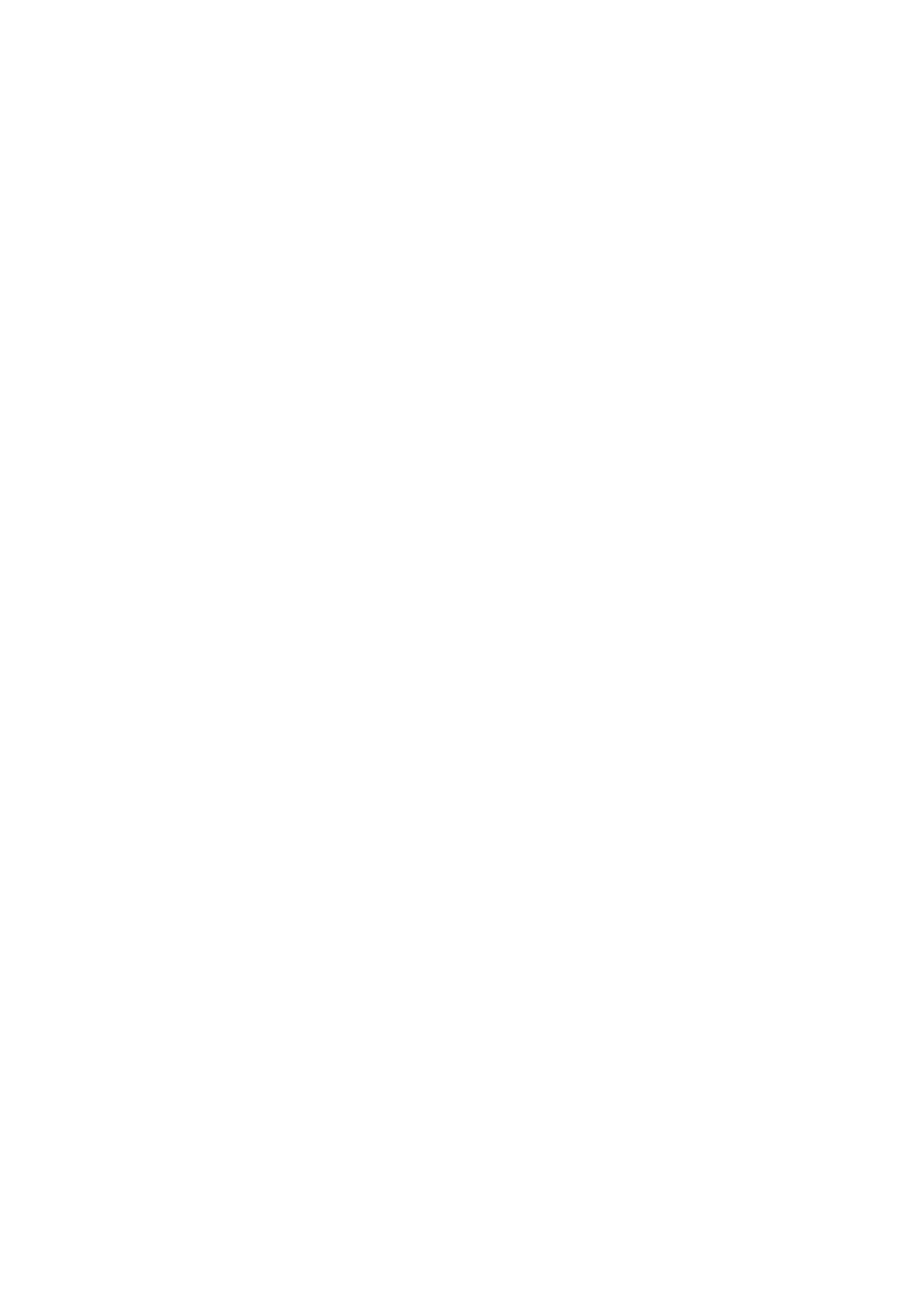# **CONTENTS**

| Introduction<br>$\overline{2}$<br><b>Our Ambition</b><br>3<br>3<br>Vision<br>3<br>Mission<br>Objectives<br>3<br>Priorities for 2016/2017<br>4<br><b>Achieving Our Ambition</b><br>5<br>Key Milestone Targets<br>5<br>Key Performance Indicators<br>6<br><b>Our Structure</b><br>7<br>Our Board<br>$\overline{7}$<br>Our Team<br>7<br>What We Do<br>8<br>8<br>Senior Management Team<br><b>Business Development</b><br>8<br>8<br>Projects<br>Public & Industry Relations<br>8<br>9<br>Finance<br>9<br>Asset Management<br><b>Our Drivers</b><br>10<br><b>Our Budget</b><br>12<br><b>Our Risks</b><br>13 | <b>Section</b> | Page |
|--------------------------------------------------------------------------------------------------------------------------------------------------------------------------------------------------------------------------------------------------------------------------------------------------------------------------------------------------------------------------------------------------------------------------------------------------------------------------------------------------------------------------------------------------------------------------------------------------------|----------------|------|
|                                                                                                                                                                                                                                                                                                                                                                                                                                                                                                                                                                                                        |                |      |
|                                                                                                                                                                                                                                                                                                                                                                                                                                                                                                                                                                                                        |                |      |
|                                                                                                                                                                                                                                                                                                                                                                                                                                                                                                                                                                                                        |                |      |
|                                                                                                                                                                                                                                                                                                                                                                                                                                                                                                                                                                                                        |                |      |
|                                                                                                                                                                                                                                                                                                                                                                                                                                                                                                                                                                                                        |                |      |
|                                                                                                                                                                                                                                                                                                                                                                                                                                                                                                                                                                                                        |                |      |
|                                                                                                                                                                                                                                                                                                                                                                                                                                                                                                                                                                                                        |                |      |
|                                                                                                                                                                                                                                                                                                                                                                                                                                                                                                                                                                                                        |                |      |
|                                                                                                                                                                                                                                                                                                                                                                                                                                                                                                                                                                                                        |                |      |
|                                                                                                                                                                                                                                                                                                                                                                                                                                                                                                                                                                                                        |                |      |
|                                                                                                                                                                                                                                                                                                                                                                                                                                                                                                                                                                                                        |                |      |
|                                                                                                                                                                                                                                                                                                                                                                                                                                                                                                                                                                                                        |                |      |
|                                                                                                                                                                                                                                                                                                                                                                                                                                                                                                                                                                                                        |                |      |
|                                                                                                                                                                                                                                                                                                                                                                                                                                                                                                                                                                                                        |                |      |
|                                                                                                                                                                                                                                                                                                                                                                                                                                                                                                                                                                                                        |                |      |
|                                                                                                                                                                                                                                                                                                                                                                                                                                                                                                                                                                                                        |                |      |
|                                                                                                                                                                                                                                                                                                                                                                                                                                                                                                                                                                                                        |                |      |
|                                                                                                                                                                                                                                                                                                                                                                                                                                                                                                                                                                                                        |                |      |
|                                                                                                                                                                                                                                                                                                                                                                                                                                                                                                                                                                                                        |                |      |
|                                                                                                                                                                                                                                                                                                                                                                                                                                                                                                                                                                                                        |                |      |
|                                                                                                                                                                                                                                                                                                                                                                                                                                                                                                                                                                                                        |                |      |
|                                                                                                                                                                                                                                                                                                                                                                                                                                                                                                                                                                                                        |                |      |

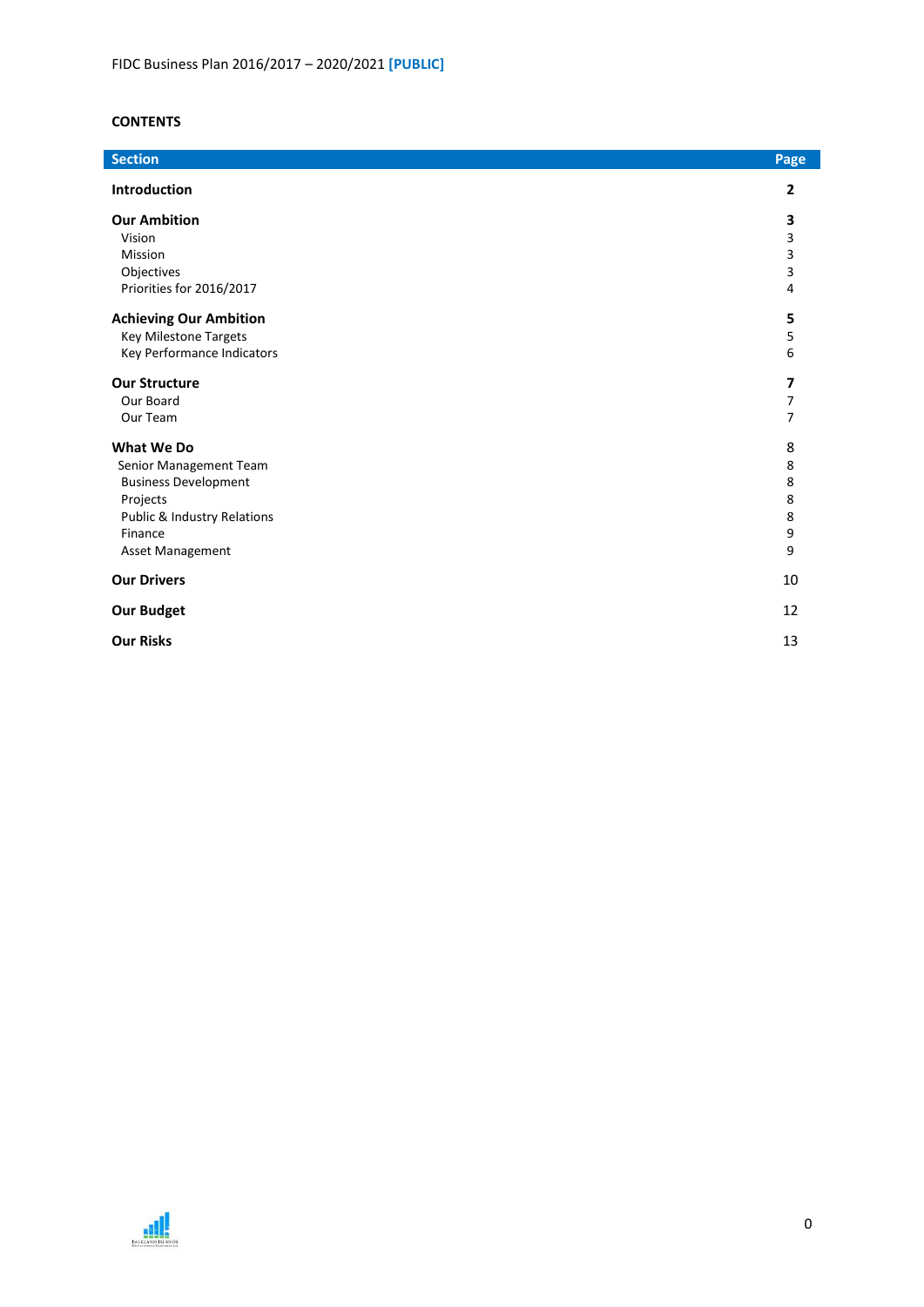#### **INTRODUCTION**

#### **Background**

FIDC was established in 1983, in response to the recommendations made in the Shackleton Report (1982). FIDC acts as the national economic development agency for the Falkland Islands and is tasked to develop the commercial sector of the Falkland Islands by being one of the principal partners delivering the Economic, Rural and Tourism Development Strategies, and the lead for the Innovation Strategy. FIDC is a quasi-autonomous government-funded body, which currently operates with an annual budget of approximately £1m per annum.

The FIDC Ordinance was amended in 2013 and implemented on the  $1<sup>st</sup>$  July 2015. The 2013 Ordinance defines FIDC's purpose as follows;

- 1. To advise on and implement the economic strategies of the Falkland Islands Government;
- 2. To take what further steps are required to ensure the successful development of businesses and a positive business environment in the Falkland Islands.

To help drive sustainable economic growth and assist in the creation of new jobs and opportunities, FIDC provides various forms of support and assistance to the Falkland's business community. In the 2015/2016 financial year FIDC provided over £400k in business loans to eight entrepreneurs and businesses. In the same financial year FIDC provided £104k in business, development and infrastructure grants to 38 recipients. FIDC will continue to support local businesses at all stages of growth, from start-ups to larger and more-established companies.

#### **The Business Plan**

This Business Plan will outline FIDC's ambitions for the short, medium and long-term, detail its measurable targets for performance, explain its organisation and staff structure, highlight its key drivers for its activities, illustrate its finances and analyses its risks. This comprehensive document signals to the FIDC Board and staff, Falkland Islands Government and the Falkland Islands business community FIDC's intentions to deliver economic development for the Falkland Islands.

The Business Plan covers the period  $1^{\text{st}}$  July 2016 to the 30<sup>th</sup> June 2021. It contains a series of Objectives and Priorities for the Corporation over this period, which will be reviewed annually. The purpose for the production of a five-year business plan is to be strategically focussed and to satisfy the requirements of the Falkland Islands Development Corporation Ordinance 2013.

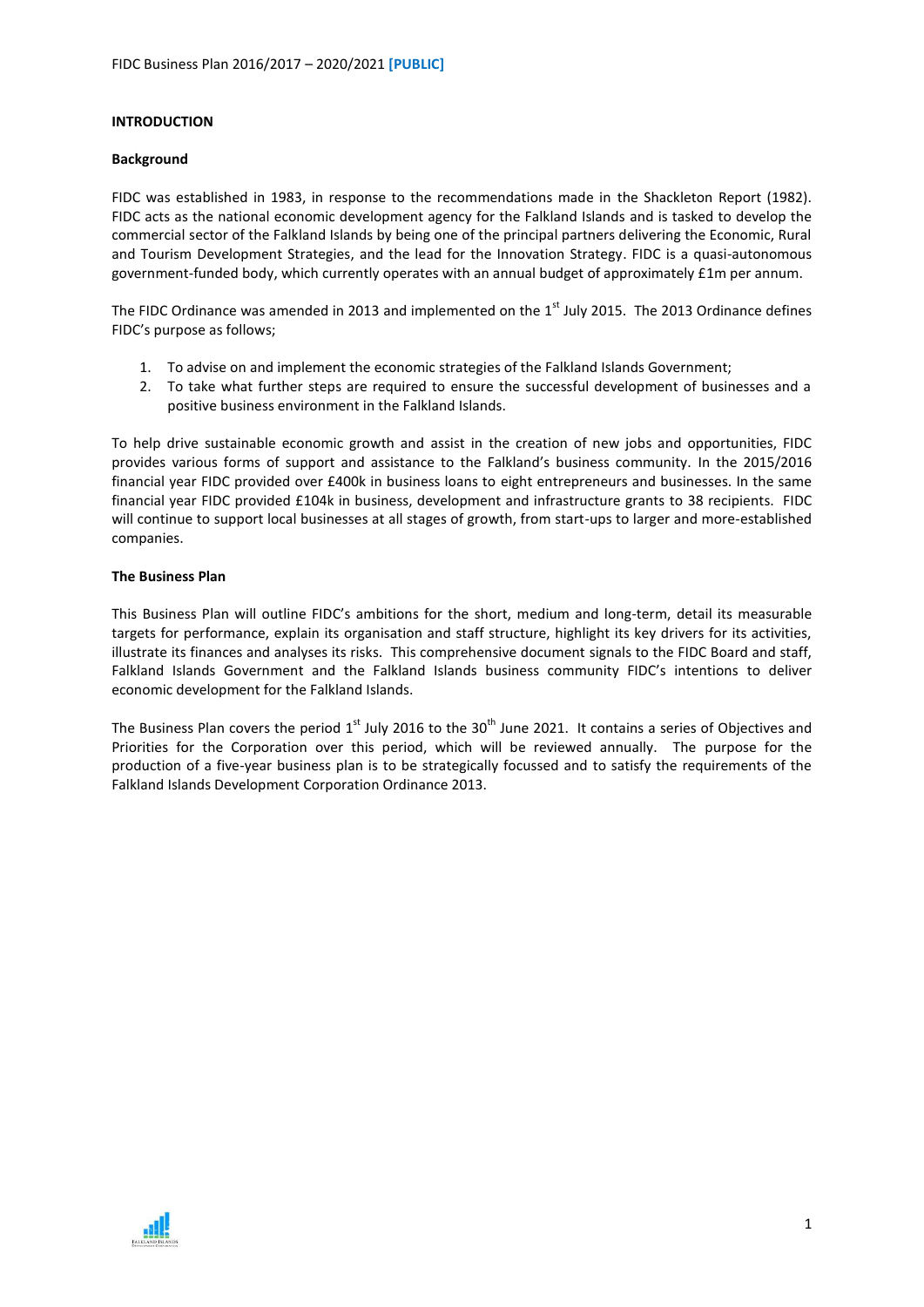#### **OUR AMBITION**

FIDC's ambition consists of a Vision, Mission, Objectives and Priorities. The Vision is the ultimate ambition FIDC has for the Falkland Islands and its economy and the Mission is a high-level statement of how FIDC intends to achieve it. The Objectives break the Mission down into eight areas of importance for FIDC during the five-year life of the Business Plan, which determine specific Priorities for the 2016/2017 financial year.

#### **Vision**

FIDC wants the Falkland Islands to have a highly successful, diverse and sustainable economy, which is based on a dynamic private sector and reflects the island's culture, identity and environment.

#### **Mission**

In order to achieve FIDC's Vision of developing a highly successful, diverse and sustainable economy for the Falkland Islands, the Corporation's Mission is as follows;

- 1. To advise on and implement the economic strategies of the Falkland Islands Government;
- 2. To play a key role in enabling the private sector to successfully secure and maximise new and existing business opportunities;
- 3. To encourage a dynamic private sector and promote joint public and private sector initiatives;
- 4. Add value across all sectors of the economy, both in existing and traditional businesses, as well as emerging ones;
- 5. Coordinate the engagement between the public sector and private sector.

#### **Objectives**

The overarching Objectives for the Corporation for the five-year Business Plan are;

- 1. To continue to develop FIDC as a credible and effective economic delivery vehicle for the Falkland Islands;
- 2. To facilitate dialogue between public and private stakeholders and promote a coordinated approach to economic development, acting as an advocate for and on behalf of the private sector;
- 3. To advise on and deliver against the objectives set out in the RDS by collaborating with the RDS Steering Group, and other stakeholders, to deliver RDS projects;
- 4. To advise and support the Tourist Board in order to facilitate a co-ordinated approach to implement the TDS;
- 5. To provide business support and mentoring across traditional, emerging and new industries of the economy by providing assistance and incentives, such as grants, loans, business advice and projects;
- 6. To continue to support the development of FIMCo to become a financially sustainable business;
- 7. To work with FIG to develop a local investment strategy to ensure the private sector has access to finance needed to start new businesses or grow an existing business;
- 8. To build relationships and partnerships with business associations and development agencies locally and overseas to increase collaboration, identify good practice and share knowledge and experience.

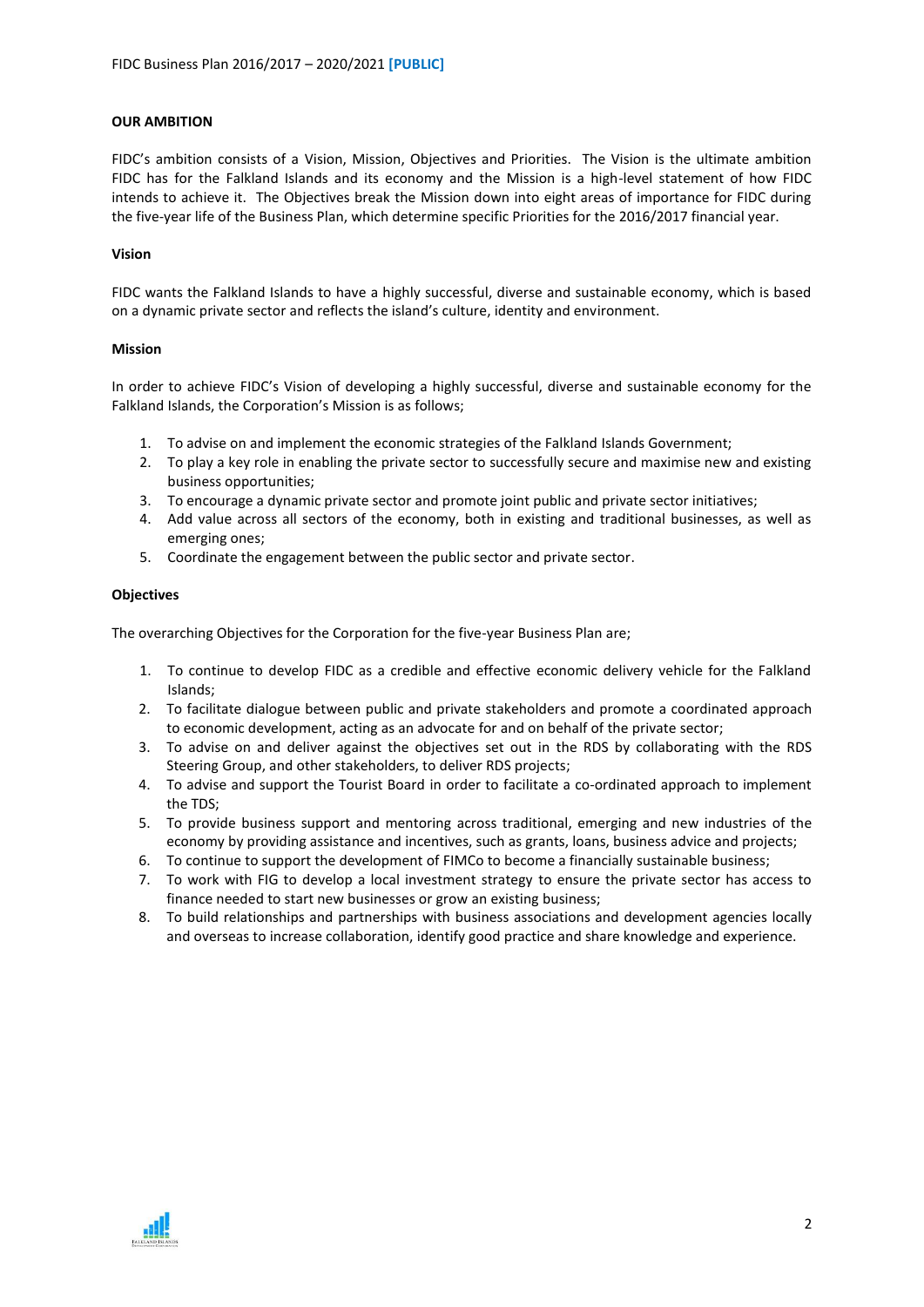# **Priorities for 2016/2017**

The nature of the Corporation and the ever-changing business and economic landscape in the Falkland Islands may result in additional items or the removal of items over the five-year period of the Business Plan. However, the Priorities for the 2016/2017 financial year, which have been grouped under three headings, are as follows;

| <b>Priority</b>                                                                                                                                                                                | <b>Actions</b>                                                                                                                                                                                                                                                                                                                                                                                                                                                                                                                                                                                                                                                                                                                                                                                                                                                                                                                                                                                                                                                                                                                                                                                                                                                         |
|------------------------------------------------------------------------------------------------------------------------------------------------------------------------------------------------|------------------------------------------------------------------------------------------------------------------------------------------------------------------------------------------------------------------------------------------------------------------------------------------------------------------------------------------------------------------------------------------------------------------------------------------------------------------------------------------------------------------------------------------------------------------------------------------------------------------------------------------------------------------------------------------------------------------------------------------------------------------------------------------------------------------------------------------------------------------------------------------------------------------------------------------------------------------------------------------------------------------------------------------------------------------------------------------------------------------------------------------------------------------------------------------------------------------------------------------------------------------------|
| <b>Priority 1</b><br>FIDC will<br>support the<br>development and growth of<br>all industries in the Falkland<br><b>Islands</b>                                                                 | 1. Work with the FIMCo Board to develop a commercially sustainable meat company and industry for<br>the Falkland Islands;<br>2. Work with FIG and assist the private sector to fully maximise the business opportunities created by<br>the Oil industry.<br>3. Work with the FIG Policy Unit and other stakeholders to put a new Rural Development Strategy in<br>place for the beginning of the 2017/2018 financial year;<br>4. Work with the Tourist Board to successfully deliver the new Tourism Development Strategy;<br>5. The continued project management and delivery of the Air Links project;<br>6. FIDC to deliver the recommendations in the FIDC Board and Executive Council approved Innovation<br>Strategy;<br>7. Share the results of the project related to business and technical advice leading to the development<br>of the local production of horticulture products to supply the local market with stakeholders;<br>8. Work with the business community to investigate the opportunities to supply MPC with goods and<br>services;<br>9. Work with FIG and stakeholders to develop the Stanley Waterfront into a safer and more enjoyable<br>area for residents and visitors and to investigate potential business opportunities for the area. |
| <b>Priority 2</b><br>FIDC will actively encourage<br>the development of local<br>entrepreneurship<br>in<br>the<br><b>Falkland Islands</b>                                                      | 1. Maintain a relevant loan strategy that meets the needs of borrowers and contributes to the<br>economic development of the Falkland Islands while being based on responsible lending;<br>2. Maintain a local investment strategy in collaboration with the FIG Policy Unit and Treasury;<br>3. Reviewing and promoting its grant and loan schemes by rationalising the grants and loans schemes<br>that FIDC currently funds and administers;<br>4. Continue to improve the quality and relevance of business advice provided by FIDC, particularly by;<br>a. Offering bespoke follow-up business advice to businesses that have been granted finance from<br>FIDC;<br>b. Proactively engaging with new clients by offering and promoting a relevant and diversified<br>business advice and mentoring programme;<br>5. Delivering the Youth Entrepreneurship Scheme (YES);<br>6. Work with stakeholders to ensure the Business Development Grant scheme remains relevant and<br>continues to meet the needs of the business community.                                                                                                                                                                                                                               |
| <b>Priority 3</b><br>FIDC will continue to work<br>improving<br>the<br><b>on</b><br>operational management of<br>the Corporation to support<br>economic development in<br>the Falkland Islands | 1. The organisation and administration of FIDC's approval bodies continues as per the Ordinance;<br>2. Policy and Procedures Manual, approved by FIDC Board by 30 <sup>th</sup> June 2015, are followed and<br>maintained;<br>3. The Staff Handbook is regularly reviewed in order to improve the working environment;<br>4. Staff performance monitoring and development continues to be improved;<br>5. Develop a remuneration package policy for FIDC staff that supports recruitment and retention;<br>6. An increase in promotion of the Corporation, its strategic objectives and lessons learnt is carried out;<br>7. An asset management and disposal policy is developed and implemented;<br>8. An effective and consistent Project Management system is implemented for all FIDC's projects;<br>9. The Finance function continues to develop processes and procedures that streamline operations,<br>empower staff and meet the needs of key stakeholders.<br>10. Building on existing partnerships and establishing new ones with agencies in the Falkland Islands and<br>development agencies, or equivalents, elsewhere in the world to identify best practices and share<br>knowledge and experience.                                                    |

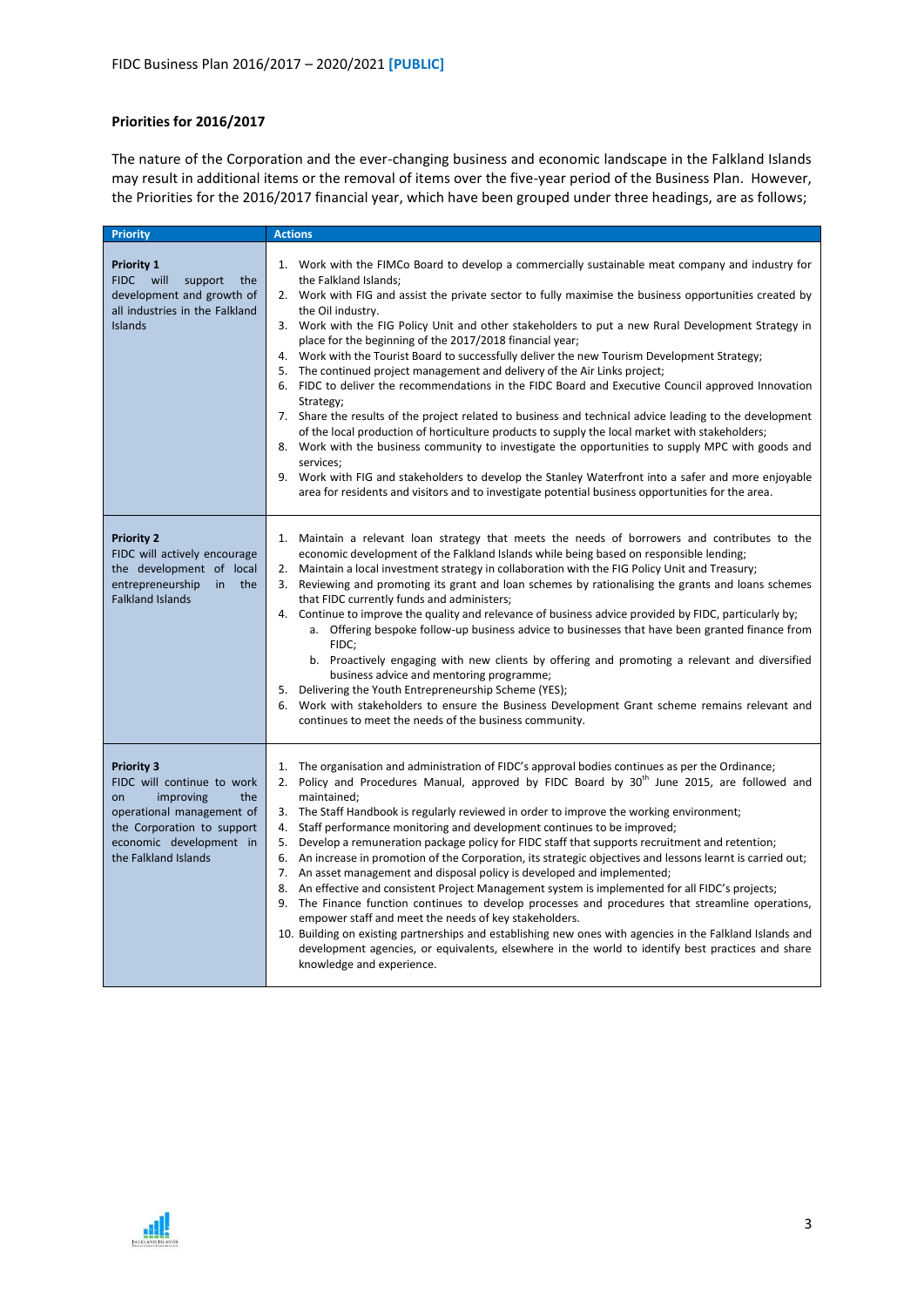# **ACHIEVEING OUR AMBITION**

FIDC has identified a number of strategic milestones and operational indicators which will demonstrate FIDC's progress in achieving its short, medium and long-term aims outlined in the previous section.

# **Key Milestone Targets**

| No.            | <b>Milestone</b>                                                                                                                                                                                                                                                                                                                                                                                                                                                                                                                                                                                                                                             | <b>Target Date</b>                                                                                                  |
|----------------|--------------------------------------------------------------------------------------------------------------------------------------------------------------------------------------------------------------------------------------------------------------------------------------------------------------------------------------------------------------------------------------------------------------------------------------------------------------------------------------------------------------------------------------------------------------------------------------------------------------------------------------------------------------|---------------------------------------------------------------------------------------------------------------------|
| $\mathbf{1}$   | The Innovation Pilot Project;<br>Finalise and publish individual reports detailing and recommending the value adding<br>a.<br>opportunities for Falklands' Wool, Meat and Fish to the business community.<br>Finalise and publish an international Marketing Strategy for Falklands' Wool, Meat<br>b.<br>and Fish.                                                                                                                                                                                                                                                                                                                                           | April 2017<br>a.<br>June 2017<br>b <sub>1</sub>                                                                     |
| $\overline{2}$ | The Horticulture Project;<br>The provision of specialist technical and business advice to support the creation of<br>a.<br>new horticulture businesses in the Falklands, or the development of existing ones.<br>Finalise and publish information on the Islands potential to grow its own horticulture<br>b.<br>crops.<br>Consult with key stakeholders to identify and bring forward projects likely to grow<br>C <sub>1</sub><br>horticulture crops in Falkland Islands.<br>Scoping of business cases for identified projects for growing commercially viable<br>d.<br>horticulture crops in Falkland Islands, with a view to practical project 'starts'. | December 2016<br>a <sub>x</sub><br>b.<br>January 2017<br>February 2017<br>C <sub>1</sub><br>$d_{\cdot}$<br>May 2017 |
| 3              | SAROS is adjusted to accommodate all Falkland Island industries and business opportunities and<br>is re-launched.                                                                                                                                                                                                                                                                                                                                                                                                                                                                                                                                            | October 2016                                                                                                        |
| $\overline{4}$ | The Rural Development Strategy;<br>Report on the outcomes of the RDS Action Plan 2014 - 2017;<br>a.<br>Consult on the future of the RDS;<br>b.<br>Report on the outcomes of Rural Energy Partnership Development Projects.<br>c.                                                                                                                                                                                                                                                                                                                                                                                                                             | <b>March 2017</b><br>a.<br><b>March 2017</b><br>b.<br>February 2017<br>c.                                           |
| 5              | <b>FIMCo Review</b><br>FIDC to commission a review of FIMCo and its operations, which provides<br>a.<br>recommendations to develop the business into a commercially sustainable operation;<br>FIMCo Board to agree and begin to implement the recommendations.<br>b.                                                                                                                                                                                                                                                                                                                                                                                         | December 2016<br>a.<br>January 2017<br>b.                                                                           |
| 6              | Youth Entrepreneurship Scheme<br>FIDC to launch the revised Youth Entrepreneurship Project;<br>a.<br>Come to an agreement with the Education Department, about introducing a new<br>b.<br>entrepreneurship programme into the FICS;<br>If it is agreed, to find a trainer to visit the Falklands to provide the entrepreneurship<br>c.<br>training specifically designed for students under 16;<br>To bring the trainer down to perform the training within the FICS.<br>d.                                                                                                                                                                                  | November 2016<br>a.<br>January 2017<br>b.<br>Feb 2017<br>c.<br>May 2017<br>d.                                       |

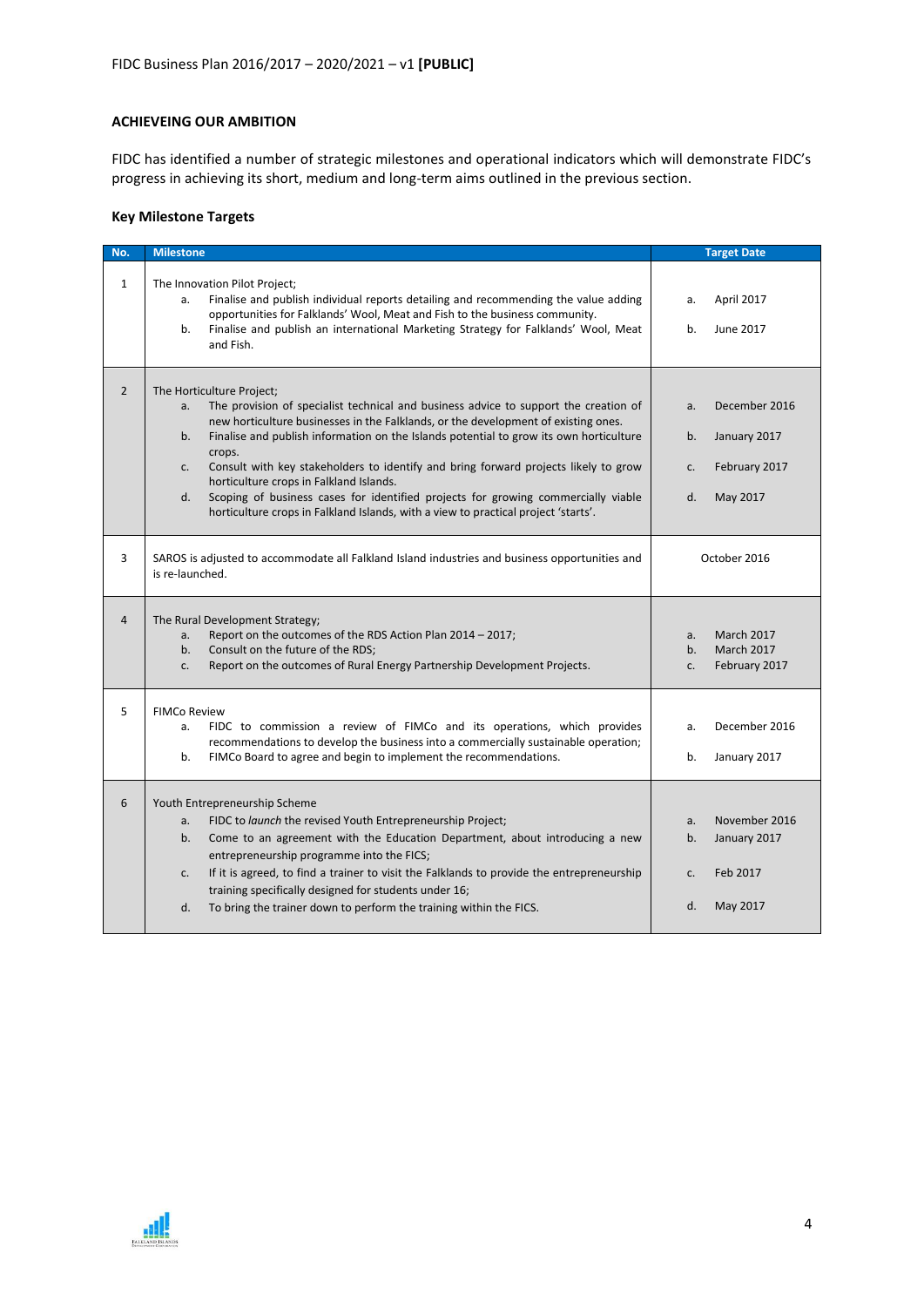# **Key Performance Indicators**

| No.            | <b>Key Performance Indicator</b>                                                                                                                  | <b>Baseline</b><br>(2015/2016) | <b>Target for</b><br>2016/2017 | <b>Frequency</b> |
|----------------|---------------------------------------------------------------------------------------------------------------------------------------------------|--------------------------------|--------------------------------|------------------|
| $\mathbf{1}$   | Number of clients who seek business advice from FIDC increases.                                                                                   | 91                             | 100                            | Annually         |
| $\overline{2}$ | Percentage of clients who are satisfied with the business advice provided by<br>FIDC.                                                             | 82%                            | 85%                            | Annually         |
| 3              | Ensure the process of loan and grant applications, from submission of<br>application to Credit Committee approval, is completed within six weeks. | 94%                            | 100%                           | Monthly          |
| $\overline{4}$ | Ensure project Monthly Reports are submitted to the Development Assistant<br>within the first seven working days of each month.                   | 10/12 (83.3%)                  | 100%                           | Monthly          |
| 5              | A percentage of the RDS budget is spent against the RDS actions.                                                                                  | 68%                            | 75%                            | Annually         |
| 6              | Annual accounts prepared to statutory deadlines and signed off.                                                                                   | Dec 2015                       | Dec 2016                       | Annually         |
| $\overline{7}$ | Annual subvention request completed, approved by FIDC Board and<br>submitted to FIG within agreed timeframe.                                      | Dec 2015                       | Dec 2016                       | Annual           |
| 8              | Monthly management accounts compiled, checked by Financial Controller<br>and distributed to staff within 5 working days of start of the month.    | 91.6%                          | 95%                            | Monthly          |
| 9              | Ensure loan arrears as a percentage of loan income receivable does not<br>exceed 5%.                                                              | 2.74%                          | < 2.5%                         | Monthly          |
| 10             | Undisputed invoices paid within 5 days of receipt.                                                                                                | 50%                            | 95%                            | Monthly          |

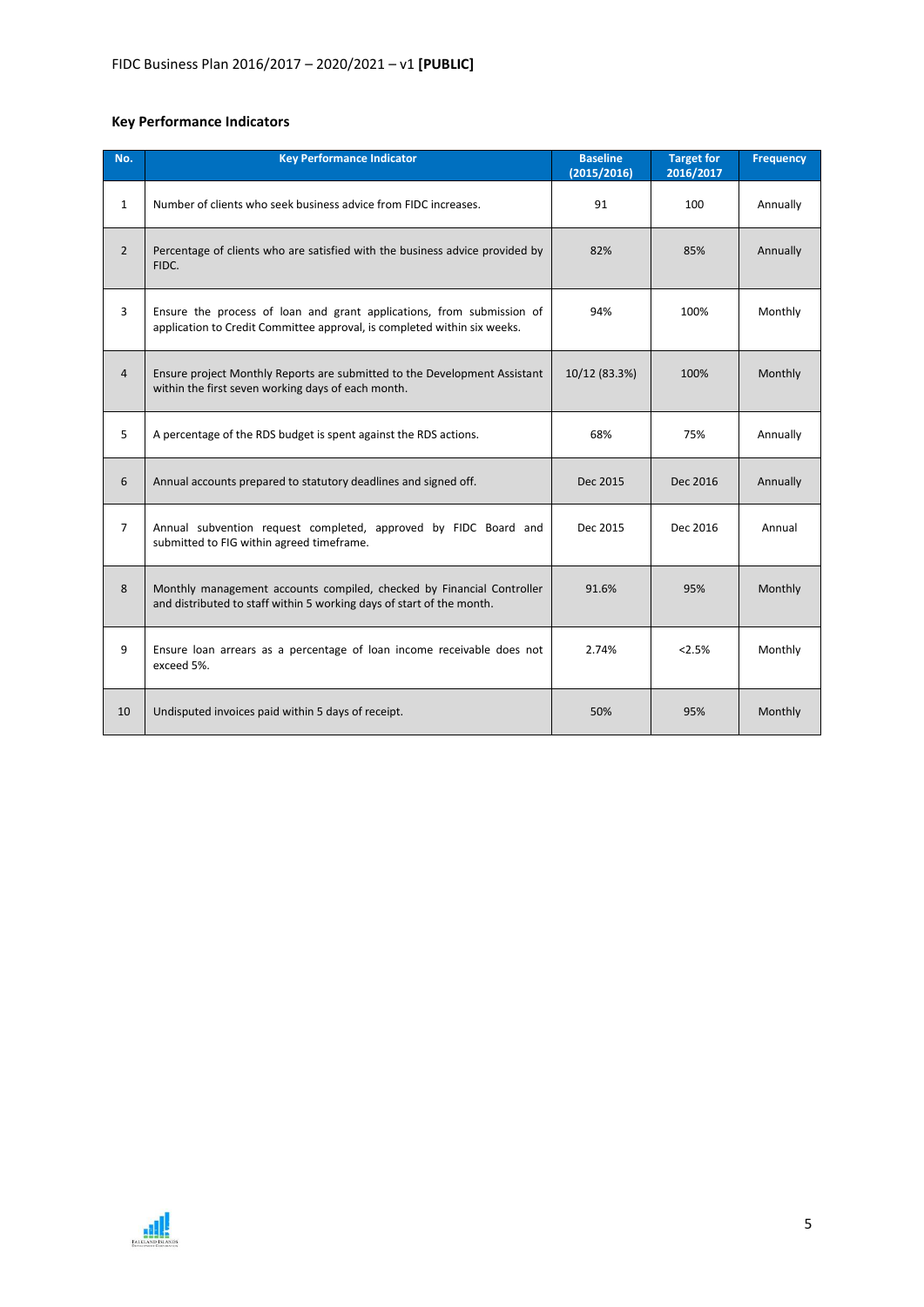#### **OUR STRUCTURE**

This section will explain how FIDC is structured on a corporate and staff. It will detail how the roles and functions of the organisation contribute towards the achievement of the Corporation's overarching objectives.

#### **Our Board**



The FIDC Corporate and Board Structure, as approved by Executive Council in February 2013 and implemented in July 2015, are illustrated in the diagram and table above. The alterations made to FIDC's Ordinance in 2013 have provided FIDC with greater autonomy and, due to the revised composition of the Board, will be more closely associated with the Falkland Islands business community.

When co-opting members, FIDC Board must ensure that there is adequate consultation with each significant commercial sector of the Falkland Islands economy and each of those sectors will be represented on the Board by a person with suitable knowledge and experience.

#### **Our Team**

The adjacent diagram illustrates the current staff structure of FIDC, approved in April 2014 and amended in June 2015. FIDC consists of 12 positions, with the majority of these roles reporting to the Management Team, which consists of the Development Manager, Business Relations Manager and the Financial Controller. In turn, the Management Team report to the Managing Director.

**The Business Development Team** – Led by the Development Manager, this team provides business advice, assistance with loans and grant and holds business workshops. The team also manages the RDS and Horticulture projects and provides energy advice.



FIDR

# **The Project Team** – Led by the Business Relations

Manager, this team manages the majority of the Corporation's projects and carries out all public and industry relations.

**The Finance Team** – Led by the Financial Controller, this team manages the Corporation's finances, its financial mechanisms and processes, and FIDC's loan portfolio. It provides a vital service to FIDC and its staff in managing its finances in a responsible manner.

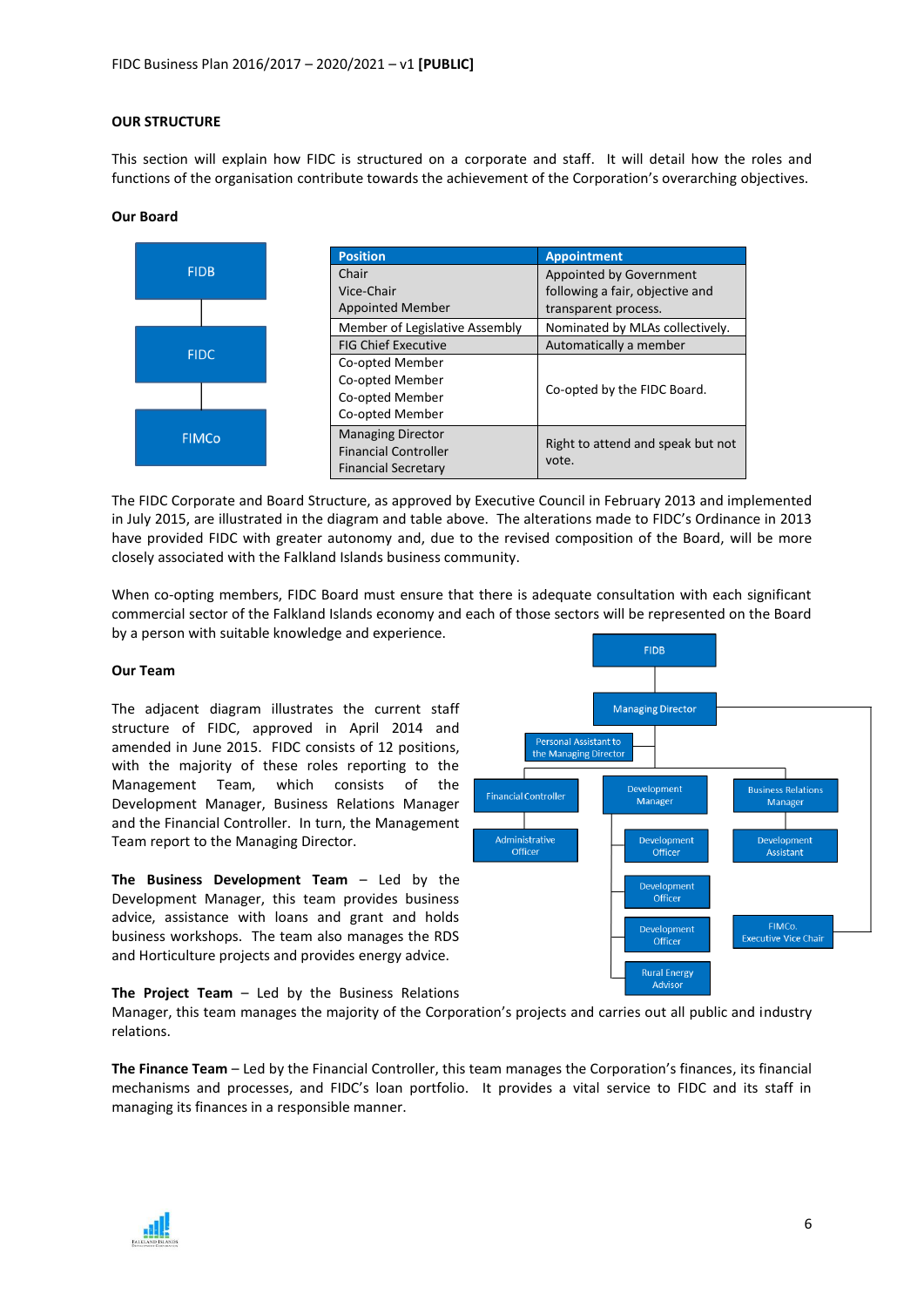#### **WHAT WE DO**

The following details the Corporation's core activities.

#### **Senior Management Team**

The Senior Management Team (SMT) consists of the Managing Director, Development Manager, Business Relations Manager and the Financial Controller. The purpose of SMT is to provide a management level to the Corporation to assist and coordinate the day-to-day delivery of the FIDC Business Plan. SMT endeavours to meet weekly to discuss matters that have occurred over the week and to coordinate efforts. SMT also reviews all papers prior their submission to the Managing Director, Credit Committee and FIDC Board to provide a round of objective assessment to ensure all submissions are ready for review by the respective approval level.

#### **Business Development**

FIDC has prioritised tackling the major constraints and entry barriers to business development, amongst which access to finance appears to be a major one. In an attempt to address this FIDC manages a balanced loan portfolio. Over the last five years, FIDC loans have supported rural development, mainly for the purchase of farms, as well as industry development more generally, financing working capital or infrastructure improvements, such as in the tourism and energy sectors.

FIDC also administers and finances several grant schemes in order to support the implementation of the national Development Strategies, particularly the EDS and the RDS. Amongst the objectives of the schemes available are to assist local businesses to acquire internationally recognised certification and improve their chance of securing contracts or to seek professional advice to meet their specific needs to grow and/or diversify.

Alongside the administration of its loan portfolio and grant schemes, FIDC is committed to providing sound business advice to help entrepreneurs to successfully secure and maximise new and existing business opportunities, by assisting with the drafting of their business plans, financial modelling and forecasting, submitting tenders, etc.

#### **Projects**

Seven projects, including the RDS, have been budgeted for the five-year period of the Business Plan. The projects and their proposed budgets over the Business Plan period can be seen in the table below.

|                                 | <b>Financial Year (£)</b> |           |           |           |           |  |
|---------------------------------|---------------------------|-----------|-----------|-----------|-----------|--|
| <b>Project</b>                  | 2016/2017                 | 2017/2018 | 2018/2019 | 2019/2020 | 2020/2021 |  |
| <b>Air Links</b>                | 20,000                    | 10,000    |           |           |           |  |
| <b>Business Development</b>     | 40,000                    | 40,000    | 40,000    | 40.000    | 40,000    |  |
| <b>Innovation Pilot Project</b> | 50,000                    | 0         |           |           |           |  |
| Horticulture                    | 20,000                    | 20,000    | 20,000    | 20.000    | 20,000    |  |
| <b>RDS</b>                      | 100,000                   | 400,000   | 400,000   | 400,000   | 400,000   |  |
| <b>Waterfront Development</b>   | 10.000                    | 5,000     | 5,000     |           |           |  |
| <b>YES</b>                      | 5,000                     | 5,000     | 5,000     | 5,000     | 5,000     |  |

Each project is managed by a staff member and adheres to the project management system in place. This involves drafting a Project Execution Plan for each project, which outlines the objectives, budget, resources, stakeholders and delivery programme for the project. Also, monthly progress reports for each project are submitted to the Managing Director, the Board and staff members. The successful management of the project is measured by monitoring the delivery of the project's objectives and key milestones.

#### **Public & Industry Relations**

FIDC recognises the critical importance of developing relationships with key local and international stakeholders to further assist the Corporation in achieving its Vision. By consulting and collaborating with

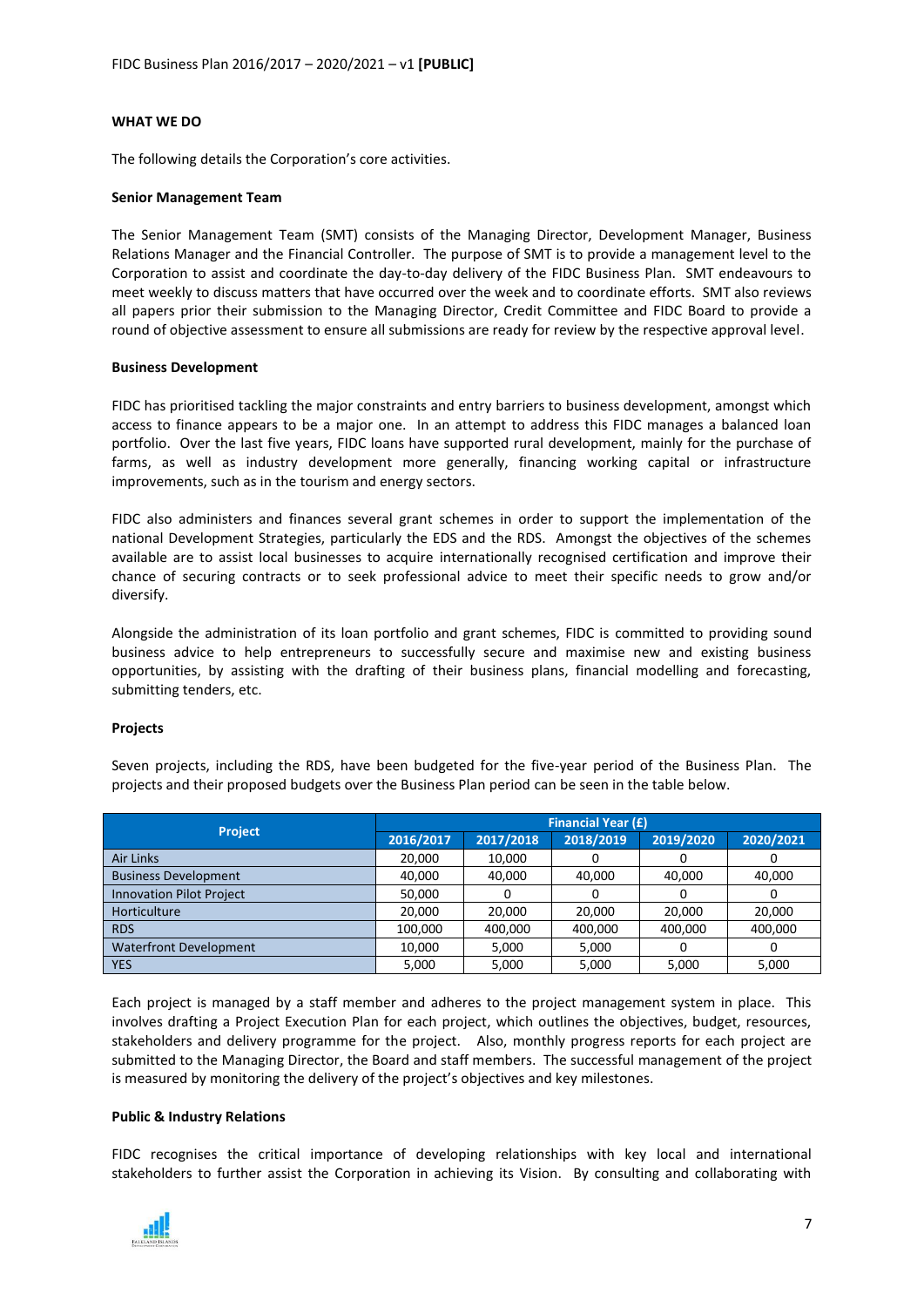stakeholders FIDC is provided with unique insight of the views and issues experienced by the Falklands' business community and, in turn, benefits from the support of stakeholders in the Corporation's activities. FIDC currently maintains a close relationship with the key business associations of the Falklands and aims to further develop these links through continued consultation and collaboration.

To achieve good public and industry relations FIDC manages its website and social network profiles by ensuring they remain up-to-date and informative. FIDC also presents to the Chamber of Commerce Board every two months to ensure the Chamber is fully aware of FIDC's activities. FIDC also works with the Chamber and the Rural Business Association on the composition, distribution and results analysis of the biennial Business Climate Survey. FIDC also heavily involves businesses and business associations in project work.

#### **Finance**

The role of the Finance Team is to support all the activities of the Corporation. The team provides the exchequer function for the organisation, processing approximately 1,000 transactions per year and managing the bank accounts and deposits. The members of the finance team work closely with Project Managers to assist in project budget preparation and provide regular updates on expenditure to date to allow for effect budget monitoring.

The Finance Team also manages the organisation's loan portfolio, which is currently valued at over £2m. The Financial Controller attends the Board and Credit Committee and assists the Development Officers in the preparation of business cases for loan and grant applications. The Team are also responsible for the maintenance of FIDC's financial control framework, including all financial policies and procedures, preparation of FIDC's subvention request to FIG, ensuring sufficient funds are available to conduct the business of the organisation and produce FIDC's annual Financial Statements, working with External Audit to ensure an unqualified opinion is given.

#### **Asset Management**

Over the years FIDC has acquired a number of assets. Whilst these do not always link back to the core business of the organisation, they are maintained and operated to derive an economic benefit to the Islands. These assets vary from rental properties to Sea Lion Island. Programmes are in place to maintain these assets, in some cases with assistance from other parties such as Falklands Conservation, in order to maintain their value. Rental income is used to offset these costs. A review of these assets to determine their long term future started in the 2015/2016 financial year. The review is on-going, with the initial review done, some disposals made and now attention is focussed on developing the Beckside Farm site.

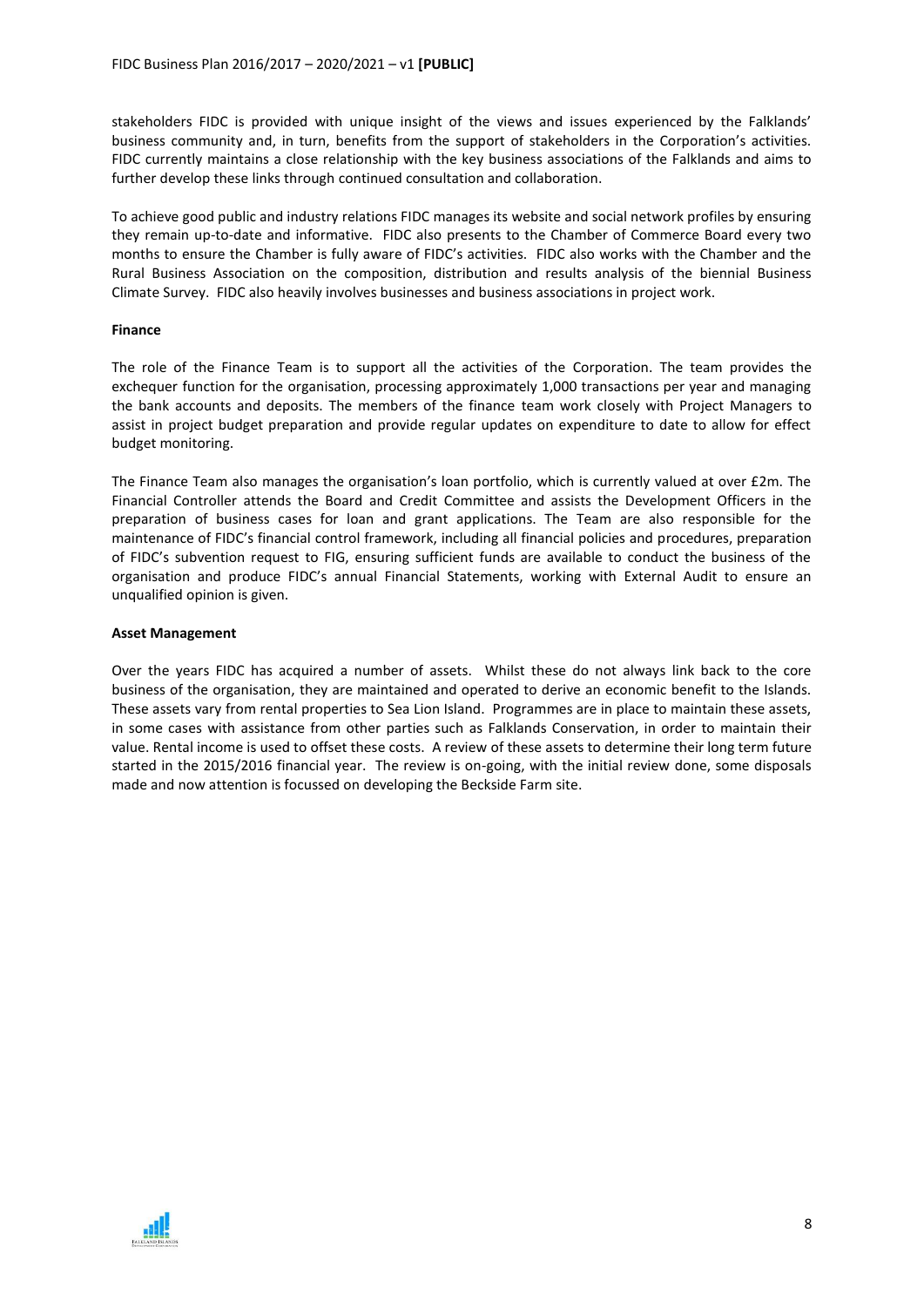#### **OUR DRIVERS**

There are a number of key strategic documents that help guide FIDC in determining its contribution to the development of the Falkland Islands economy. Ten particularly important documents have been explained in the following Section and details of how they link to FIDC have been provided.

#### **Economic Development Strategy (EDS)**

The strategy, developed in public and private sector partnership, has a national outlook, which aims to develop existing sectors, such as fishing, agriculture, tourism and the service sector, as well as new industries that enable economic diversification. It aims to *"broaden the sectors of economic activity, enlarge the enterprise base, and grow external markets"*, while ensuring a *"sustainable economic future in the Falkland Islands"*.

#### **Rural Development Strategy (RDS)**

The RDS sets out a comprehensive response to the development needs of the Falkland Islands rural hinterland, known locally as Camp. The RDS complements the EDS ensuring that Camp makes a strong contribution to, and benefits from, the growth of the Falkland Island's economy. It aims *"to maintain Camp in order to encourage a well-populated, economically and socially sustainable community integrated within the national economy"*.

#### **Tourism Development Strategy (TDS)**

The latest TDS was approved by Executive Council on the  $26<sup>th</sup>$  April 2016, after a programme of stakeholder consultation. The TDS provides strategic direction for the Falkland Islands Tourism industry for the period of 2016 to 2023. The strategy provides "*realistic and achievable strategy for tourism in the Islands, striving to make it a more vibrant industry for current and future investors*". The strategy also "*addresses the extreme seasonality issues faced in the Falklands, which are a constraint to development and limit tourism's potential as a year-round sector for income and employment*".

#### **Islands Plan**

The Islands Plan is a key strategic document for FIG, which articulates the government's *"collective vision and priorities for the Falkland Islands over the next four years and beyond"*. The document explains key actions that FIG will take during the life of the current elected Legislative Assembly. The aim of the plan is to improve the quality of life of present and future generations by encouraging economic and social development. The document is split into 10 sections, which are; (1) Self-Determination and Good Governance, (2) Economic Development, (3) Population and Workforce, (4) Transport and Communications, (5) Education and Training, (6) Health and Social Care, (7) Infrastructure, (8) Safety and Security, (9) Community and Culture and (10) Protecting the Environment.

#### **Innovation Strategy**

The Falkland Islands Innovation Strategy aims to create an environment to encourage innovation in the islands. The strategy was centred on an Innovation Workshop, which was attended by over 40 individuals from the public and private sectors in October 2015. The strategy aims to make innovation a national priority; increasing local, regional and international collaboration; increasing local research and development; improving the long-term development of people in the islands; sharing risk; and conducting regular reviews of the strategy itself.

#### **FIDC Loan Policy**

A key element of FIDC's work is to provide access to finance for new or expanding businesses where it contributes to the economic development of the Islands. To this end a Loans Policy was created, which sets out the range of finance options available to the business community. This document empowers FIDC staff to tailor finance packages to meet the needs of the various and varied businesses in the Falklands.

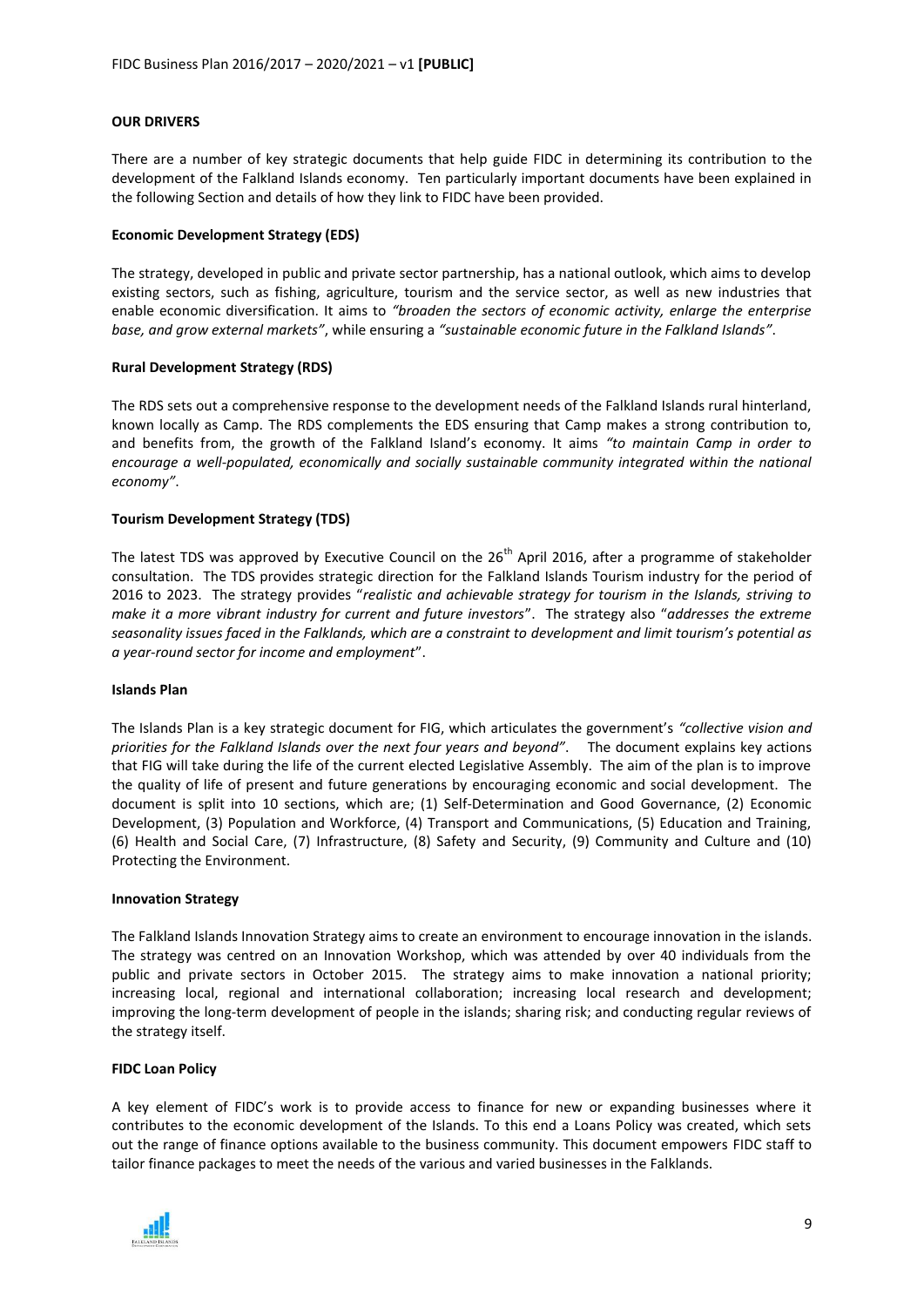Wherever possible FIDC will seek to work with Standard Chartered Bank and FIG to ensure the best use is made of public funds. A fundamental principle is that FIDC is committed to responsible lending and will only lend amounts which will not burden borrowers with an unacceptable level of debt or repayments.

#### **FIDC Business Climate Survey**

The biennial Business Climate Survey is becoming an increasingly important piece of work for FIDC. The results provide in-depth insight in the performance of the Falkland Islands' economy and the business community, however they also highlight particular issues businesses may be experiencing. The latter provides evidence for FIDC to investigate and pursue new projects, schemes and initiatives to help businesses. The results form a significant component in shaping FIDC's practices and emphasising what needs to addressed to ensure the Falklands economy continues to develop. It aids FIDC in contributing to the creation of a supportive business environment and provides important information on our performance as the national economic development agency.

#### **Oil Readiness Checklist**

Following the establishment of the FIG Strategic Oil Group in February 2012 a range of actions, known as the Oil Readiness Checklist, have been developed and were subsequently approved by Executive Council. The purpose of the Strategic Oil Group and Checklist is to ensure the readiness of the Falkland Islands to aid the development of the Oil and Gas Industry. The Review Group and the Readiness Checklist are managed by the FIG Oil and Gas Programme Manager.

#### **National Infrastructure Plan**

The National Infrastructure Plan (NIP), agreed in November 2016, provides a structured approach to future investment decision regarding infrastructure in the Falklands for the next 10 years. It is focussed towards FIG, however some infrastructure projects will be delivered or utilised by the public or private sectors. The NIP does include projects being led by FIDC, for example the Air Links project, and projects that impact the local business community.

#### **European Development Fund (EDF)**

FIDC is a key partner in the delivery of the European Union funded European Development Fund 10 Programme. The Falkland Islands was awarded €4.1m to deliver a programme of economic diversification and growth. Central to the agreed programme are the delivery of the Rural Development Strategy and tourism growth through establishing new air links. FIDC is the lead delivery partner for both of these key elements of the programme.

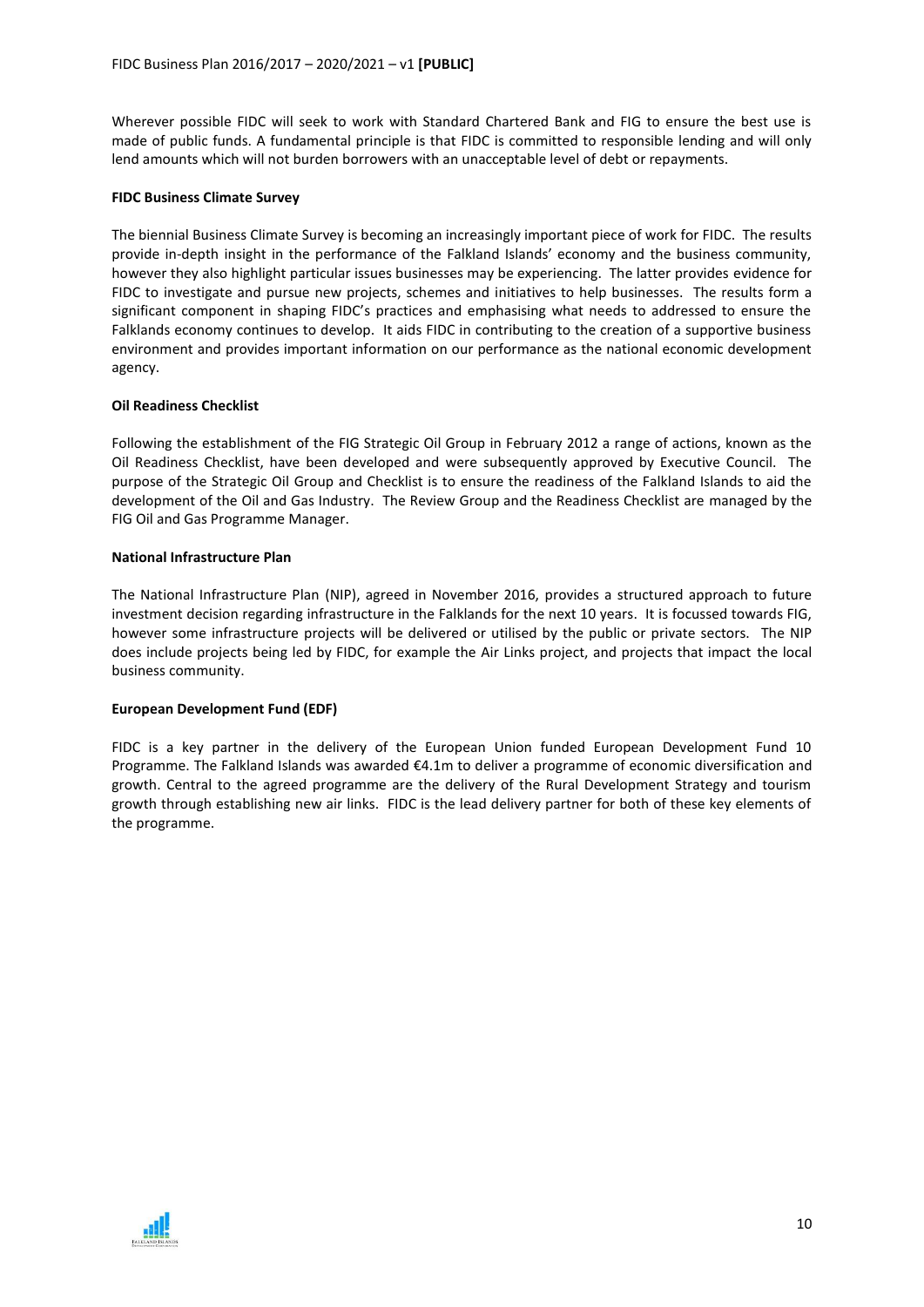#### **OUR BUDGET**

FIDC has received a net subvention of £800k for the 2016/2017 financial year. The budget comprises £350k of income from loan repayments and interest and a further £80k from property and asset rentals.

The expenditure consists of £612k to cover staff costs and overheads, including professional and external fees. £408k has been identified as the requirement to deliver the full range of projects set out in the Business Plan along with the RDS and a further £500k is requested to cover the core element of loan funding undertaken by FIDC.

Future years have followed similar lines with budgets varying over the life of projects and to reflect follow on or interlinked projects. Budget Select Committee has indicated that they will consider net subventions of £1m for the next four financial years and we will work to deliver the full range of services and products within this.

|                             | <b>Approved</b><br><b>Budget</b><br>2016/2017<br>£ | <b>Proposed</b><br><b>Budget</b><br>2017/2018 | <b>Proposed</b><br><b>Budget</b><br>2018/2019<br>£ | <b>Proposed</b><br><b>Budget</b><br>2019/2020<br>£ | <b>Proposed</b><br><b>Budget</b><br>2020/2021 |
|-----------------------------|----------------------------------------------------|-----------------------------------------------|----------------------------------------------------|----------------------------------------------------|-----------------------------------------------|
| Revenue                     |                                                    |                                               |                                                    |                                                    |                                               |
| <b>Total Revenue</b>        | 430,000                                            | 462,500                                       | 490,000                                            | 517,500                                            | 517,500                                       |
| <b>Expenditure</b>          |                                                    |                                               |                                                    |                                                    |                                               |
| <b>Staff Costs</b>          | 470,000                                            | 464,000                                       | 484,000                                            | 474,000                                            | 474,000                                       |
| <b>Operating Costs</b>      | 49,500                                             | 43,500                                        | 43,500                                             | 43,500                                             | 43,500                                        |
| Overheads                   | 93,000                                             | 93,000                                        | 93,250                                             | 93,250                                             | 93,250                                        |
| <b>Direct Costs</b>         | 407,500                                            | 572,500                                       | 562,500                                            | 557,500                                            | 557,500                                       |
| Loans                       | 500,000                                            | 500,000                                       | 500,000                                            | 500,000                                            | 500,000                                       |
| <b>Total</b>                | 1,520,000                                          | 1,673,000                                     | 1,683,250                                          | 1,668,250                                          | 1,668,250                                     |
| <b>Net Funding Position</b> | (1,090,000)                                        | (1,210,500)                                   | (1, 193, 250)                                      | (1, 150, 750)                                      | (1, 150, 750)                                 |

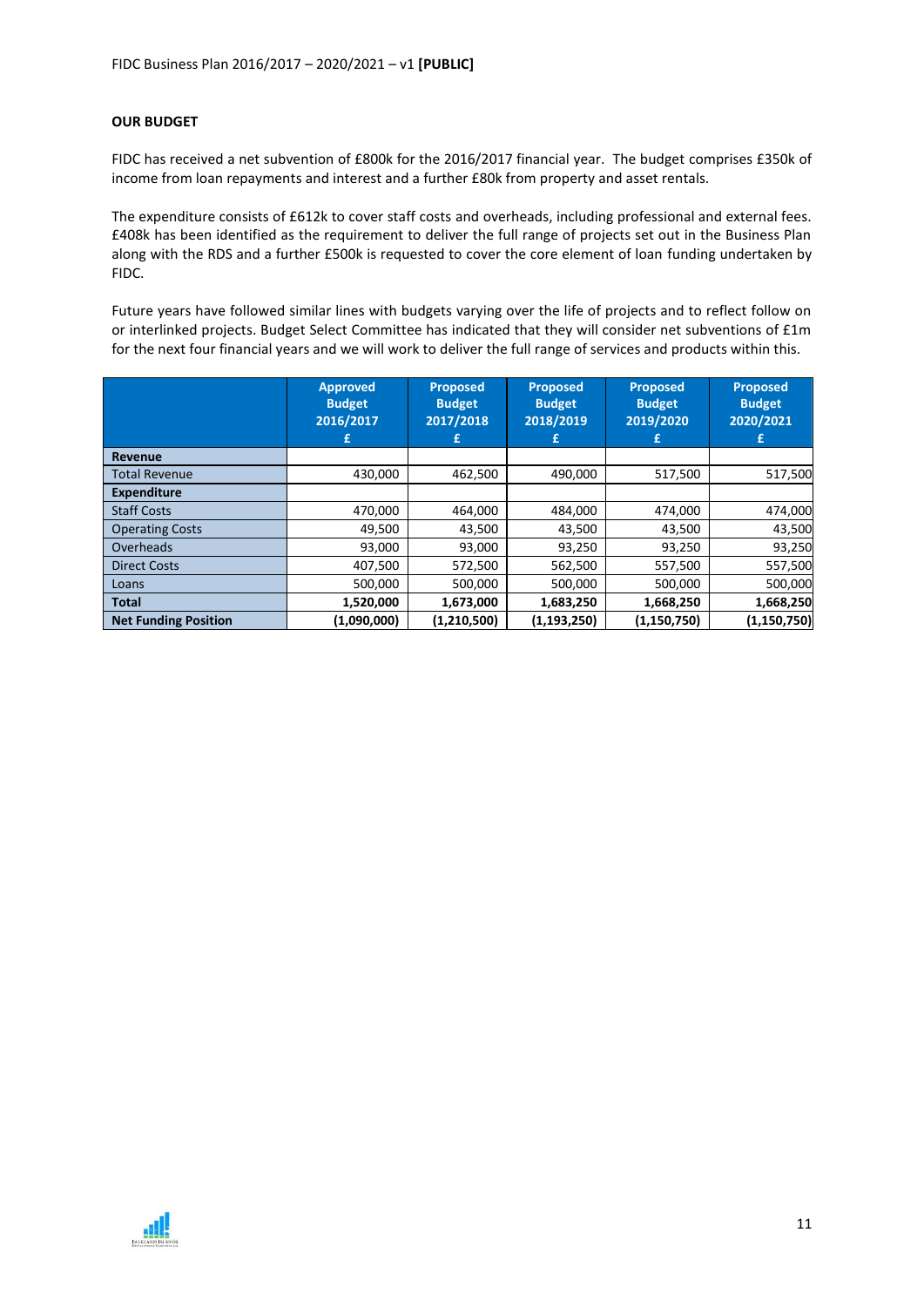### **OUR RISKS**

This Section focuses on the key operational and strategic risks to FIDC and how the Corporation will mitigate and respond to them. Risks to individual FIDC projects have not been included as they are considered in each project's Project Execution Plan.

### **Operational Risks**

| <b>Operational Risk</b>                                                                                                                                                                                       | <b>Mitigation</b>                                                                                                                                                                                                                                                                                                                                                                                                                      |
|---------------------------------------------------------------------------------------------------------------------------------------------------------------------------------------------------------------|----------------------------------------------------------------------------------------------------------------------------------------------------------------------------------------------------------------------------------------------------------------------------------------------------------------------------------------------------------------------------------------------------------------------------------------|
| Staff turnover during the 2016/2017 year is                                                                                                                                                                   | Ensure staff performance reviews are carried out regularly and provide                                                                                                                                                                                                                                                                                                                                                                 |
| excessive, leading to disruption and                                                                                                                                                                          | opportunities to staff for training and development.                                                                                                                                                                                                                                                                                                                                                                                   |
| inefficiency.                                                                                                                                                                                                 |                                                                                                                                                                                                                                                                                                                                                                                                                                        |
| Unable to recruit suitable Board Members to                                                                                                                                                                   | Advertising campaign to publicise the opportunity. Loose job descriptions                                                                                                                                                                                                                                                                                                                                                              |
| the FIDC Board.                                                                                                                                                                                               | for Board Members, and a training programme to ensure Board                                                                                                                                                                                                                                                                                                                                                                            |
|                                                                                                                                                                                                               | members are adequately prepared for their role.                                                                                                                                                                                                                                                                                                                                                                                        |
| The number of loan defaults increase to an<br>extent where FIDC's revenue reduces by a<br>significant amount.                                                                                                 | Effective use is made of the MLM system to ensure staff and<br>management are aware of loan portfolio performance. Clear policies and<br>procedures will ensure FIDC and borrowers are aware of obligations and<br>powers.<br>Close relationships between Finance staff and Development Officers, and<br>between Development Officers and Borrowers ensures potential defaults<br>are identified and resolved before they materialise. |
| FIDC experience significant project over or<br>under spend, leading to projects either not<br>being delivered or cost overruns mean<br>projects can only be finalised at the expense of<br>other agreed work. | Project Managers work to develop detailed PEPs to ensure the successful<br>deliver of projects on time and on budget.<br>Project performance is monitored on an on-going basis, with input from<br>the Finance section as appropriate.                                                                                                                                                                                                 |

# **Strategic Risks**

| <b>Strategic Risk</b>                              | <b>Mitigation</b>                                                         |
|----------------------------------------------------|---------------------------------------------------------------------------|
| Failure to improve the credibility of FIDC leads   | Increase promotion of FIDC and its activities, and engagement with the    |
| to an inability to drive forward FIDC's agenda     | private sector and public. Workshops with business associations and       |
| and achieve its objectives.                        | businesses could be hosted to foster closer links and public meetings     |
|                                                    | could be held to better inform the public of the Corporation's progress.  |
| The effectiveness of the RDSSG reduces             | Regular meetings to involve RDS Steering Group Members on key             |
| significantly, leading to a failure to deliver the | decisions.                                                                |
| agreed work plan.                                  | Briefing notes and minutes submitted on time.                             |
| The FIDC loan and grant schemes are not fit        | A wholesale review is conducted to understand why the financial           |
| for purpose and do not meet the needs of           | schemes are not fit for purpose. Garner feedback from the business        |
| stakeholders or generate budgeted revenues         | community and adjust schemes accordingly.                                 |
| for FIDC.                                          |                                                                           |
| FIDC fail to generate partner organisation's       | FIDC to be proactive in involving key partner organisations in working    |
| support, impacting on the ability to deliver       | groups.                                                                   |
| stated objectives.                                 | FIDC to consult and inform partner organisations on key decisions.        |
|                                                    | FIDC to be transparent in its functioning.                                |
| FIDC strategies do not effectively support FIG's   | FIDC to work with FIG and other bodies to ensure strategies are designed  |
| wider strategy framework.                          | to achieve stated aims of wider strategies. All strategies to be approved |
|                                                    | by FIDC Board to ensure they accurately reflect stakeholder needs.        |
| Limited take-up for FIDC business loans in         | Increase the promotion of FIDC's business loans in the media and          |
| 2016/2017.                                         | through proactive conversations with local businesses by the              |
|                                                    | Development Team.                                                         |
| Interest Rates continue to fall causing FIDC's     | To arrest the falling revenue from interest repayments, FIDC could try to |
| income from business loans to fall.                | increase the number of businesses taking loans from FIDC or the           |
|                                                    | Corporation can investigate other possible source of income to diversify  |
|                                                    | FIDC's revenue streams.                                                   |
|                                                    |                                                                           |